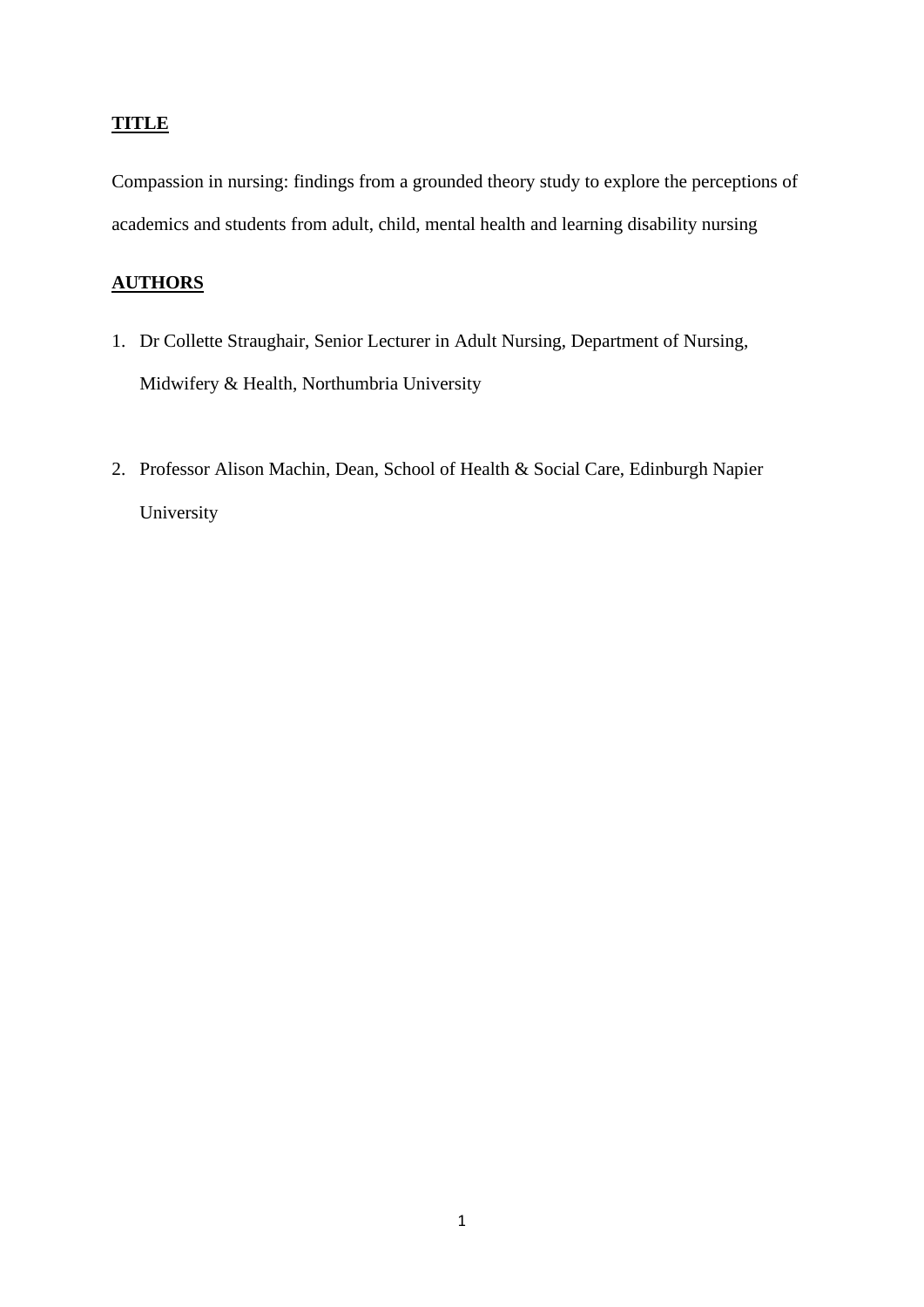#### **ABSTRACT**

Compassion is integral to nursing, yet there is limited empirical research exploring it, particularly from a professional perspective.

#### **Aim**

To advance understanding of compassion from a professional perspective.

#### **Method**

Twelve students and eight academics were theoretically sampled and interviewed to explore their perceptions of compassion in nursing during the period January to August 2018. Interviews were transcribed and analysed using grounded theory techniques.

#### **Results**

Four data categories were uncovered: character, competence, culture and connections for compassion. Categories were co-dependent, with each having potential to influence what participants perceived to be representative of compassion- the implementation of humanising approaches to care.

#### **Conclusion**

Compassion is complex, influenced by biological, psychological and socio- contextual factors. Further consideration of these factors is needed to support nurses to facilitate compassion through humanising approaches to nursing care. The study findings advance the existing evidence to inform future policy, practice, education and research.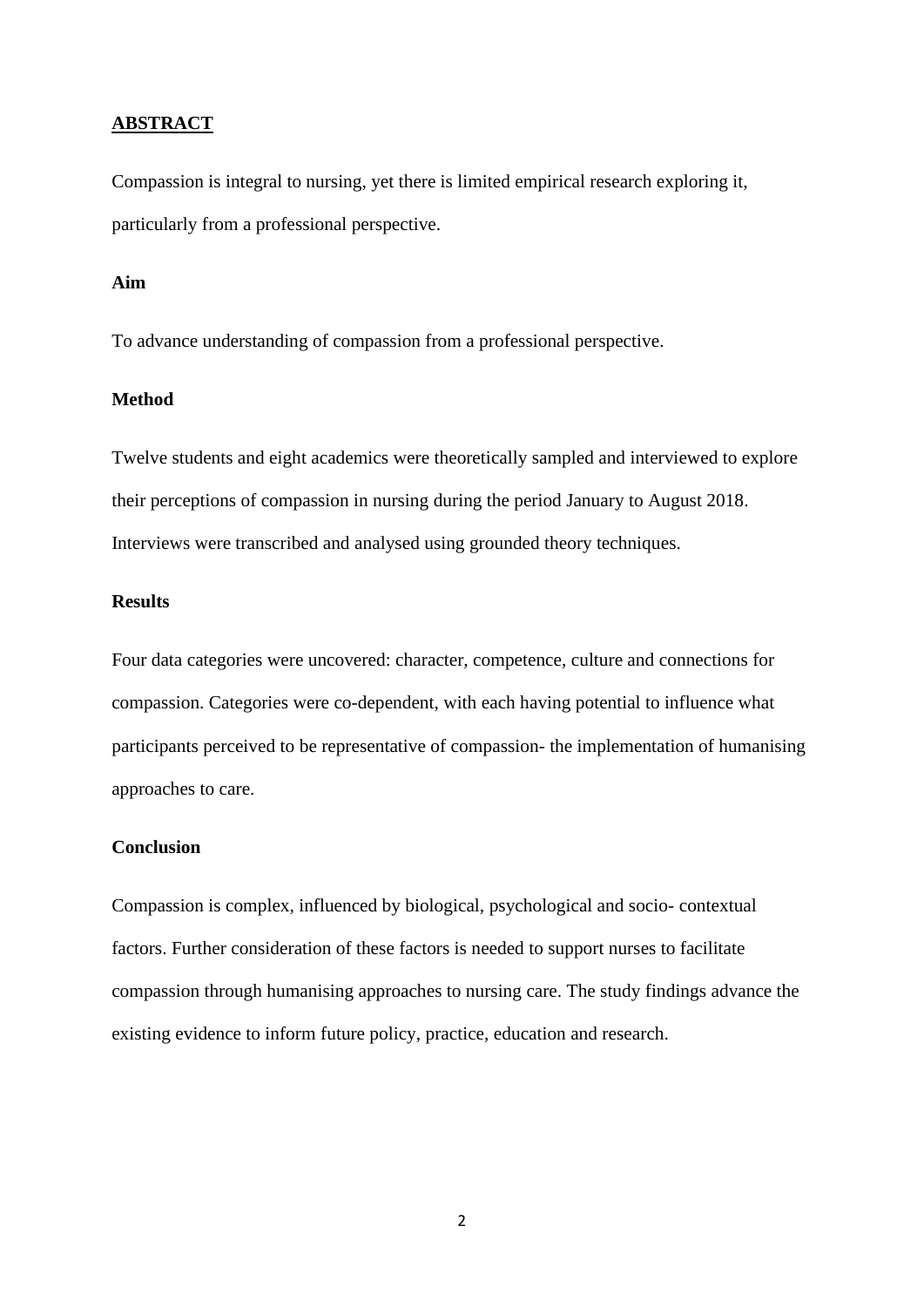# **KEY WORDS**

Compassion

Education

Grounded theory

Humanising care

Leadership

Nursing

Recruitment

Role modelling

Staffing levels

Systems of care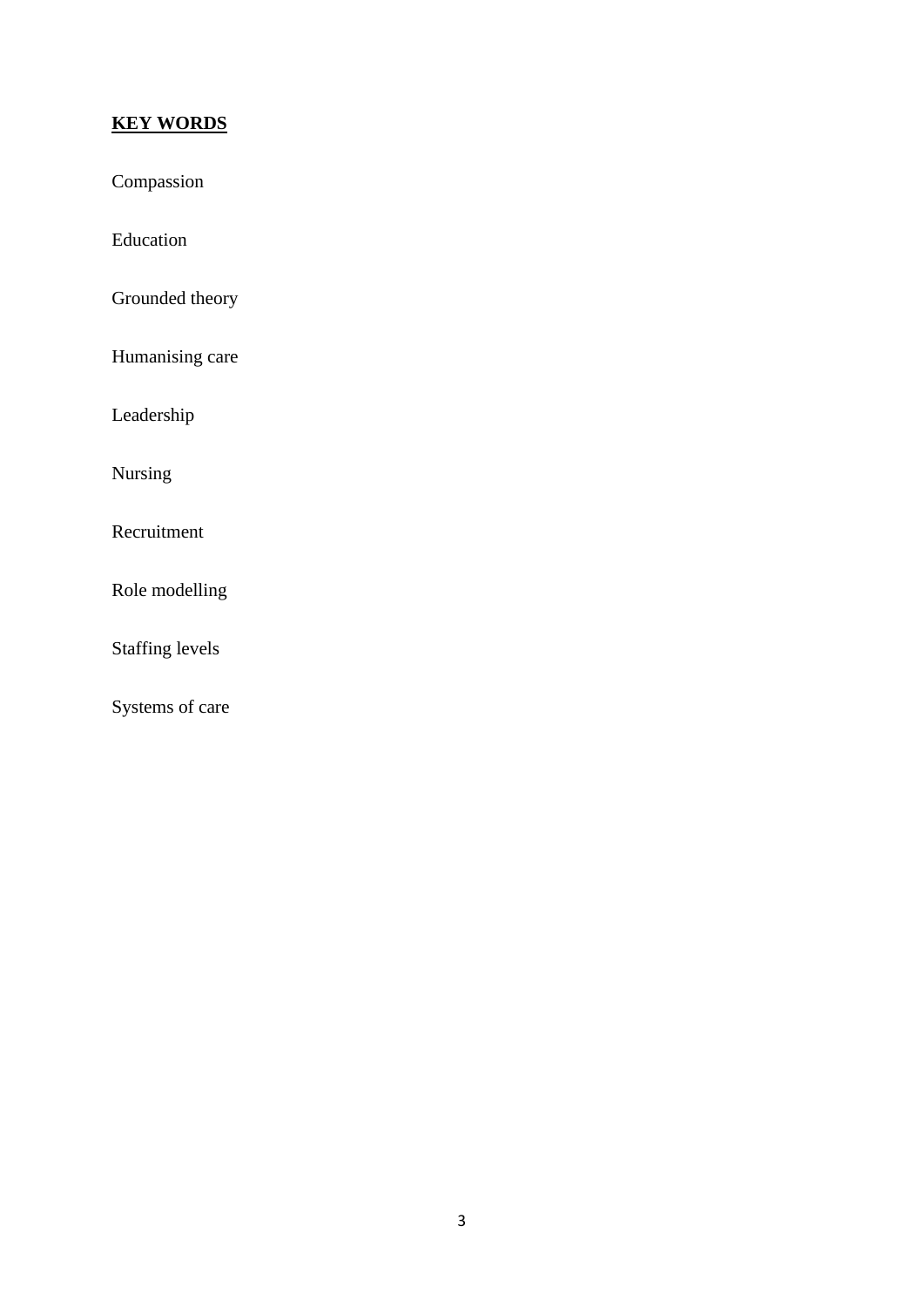#### **BACKGROUND**

Compassion is traditionally associated with caring roles and synonymous with professional nursing (Straughair 2012). However, patients' have reported experiences of a lack of compassionate care, contributing to a discourse to challenge the reality of compassion as an underpinning philosophy of nursing practice (The Patients Association 2009, The Mid Staffordshire NHS Foundation Trust Inquiry 2010, The Parliamentary and Health Care Ombudsman 2011, Hewison and Sawbridge 2016). Although existing evidence provides some insight to inf,orm compassion, much of this arises from professional opinion, with limited empirical research conducted within the context of contemporary practice.

Understanding compassion is complex, due to the diverse connotations that are associated with the concept (Davison and Williams 2009). Compassion is said to be positioned at the intersection of sympathy and empathy (Lown, Rosen and Marttila 2011) and involve nurses exposing themselves to the suffering of others to provide the impetus for compassionate care (Dewar, Pullin and Tocheris 2011). Personal attributes such as those associated with kindness and understanding are considered vital to compassion (Kret 2011). These attributes can support the nurse to see beyond the patient as a passive recipient, positioning the person at the centre of the care experience (Murray and Tuqiri 2020). Person and relationship centred approaches are pivotal to compassion, supporting nurses to facilitate positive experiences of compassionate care (Bramley and Matiti 2014, Durkin, Gurbett and Carson 2018).

Emerging models from empirical research highlight the complexity of compassion. Kneafsey et al (2015) assert that compassion arises from the development of interpersonal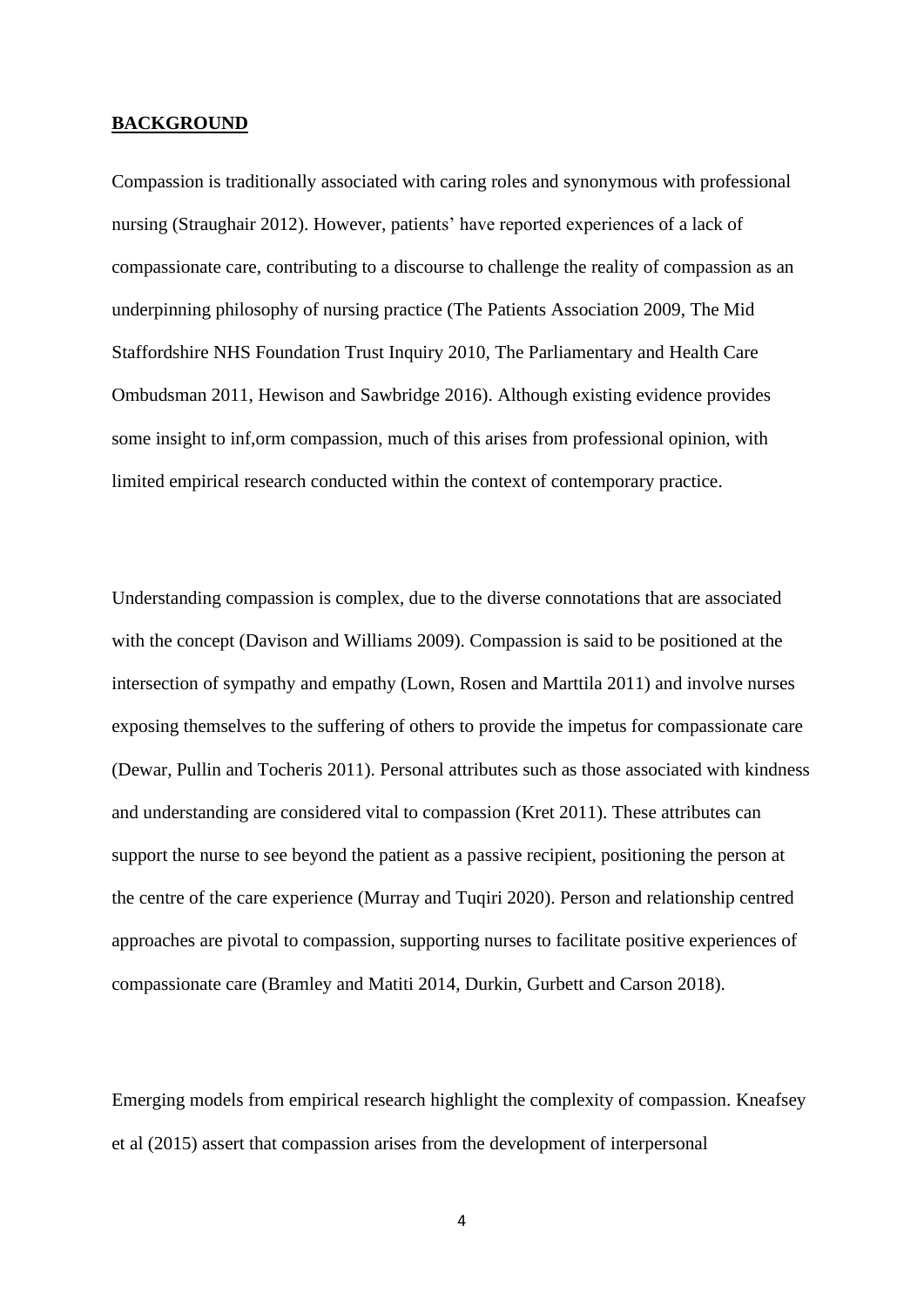relationships, which support nurses to make connections with their patients, enable them to recognise individual needs and motivate them to implement compassionate actions. Sinclair et al (2016) also identify interpersonal relationships to be the foundation for compassionate care, proposing a model to support compassion in practice. This model suggests that nurses require appropriate virtues, which facilitate recognition of suffering in others and foster the development of effective relationships. Such relationships can enable nurses to understand the person at an individual level, attend to their unique needs and subsequently promote positive experiences of compassion and compassionate care.

Straughair, Clarke and Machin (2019) propose a tentative grounded theory of compassion, founded on the perceptions of patients who have experienced nursing care. This theory suggests that patients perceive compassion to be underpinned by individual experiences of a humanising approach to care. The study findings also identify that compassion can be negatively influenced by exposure to a range of extrinsic factors (Straughair 2019). Whilst the study offers a more holistic, in-depth understanding of compassion than other research, it is limited to a patient perspective. Within the context of professional nursing practice, it is also important to understand compassion from the perspective of nurses. Therefore, this study addresses this, building on existing evidence to further understand compassion through the perceptions of student and academics.

#### **AIM**

To advance understanding of compassion from a professional perspective, specifically through the perceptions of academics and students from adult, child, learning disability and mental health nursing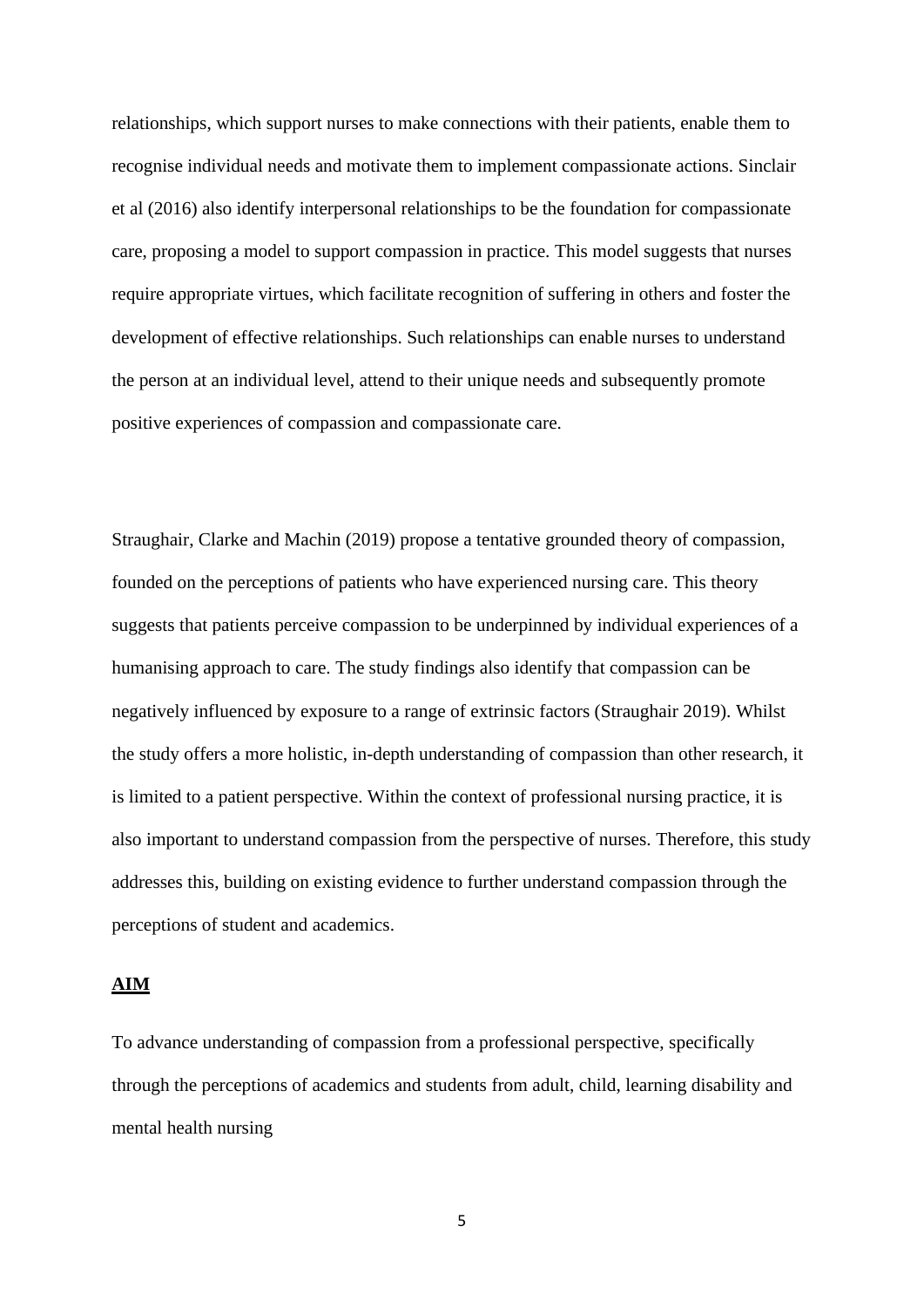#### **METHODS**

A constructivist grounded theory study was implemented (Charmaz 2014), underpinned by the theoretical perspectives of symbolic interactionism (Blumer 1969) and social constructionism (Berger and Luckman 1966). This approach appreciated that knowledge of phenomena is subjective, constructed through interactions with others and influenced by the context within which these interactions occur. The target sample population comprised academics and students from adult, child, learning disability and mental health nursing in a university in the North East of England. An invitation to participate and study information leaflet was posted on the university's electronic portal for students and emailed to nurse academics. Respondents were invited to complete a sampling questionnaire, providing information on their gender, age, field of nursing and professional status. This information was collated into a sampling matrix, supporting a theoretical sampling strategy which resulted in a sample of eight academics and twelve students (Table 1).

| Participant    | Gender | Age | <b>Field of Nursing</b>      | <b>Professional Status</b>      |
|----------------|--------|-----|------------------------------|---------------------------------|
| P1             | Female | 30  | Adult                        | $1st$ year student              |
| P <sub>2</sub> | Female | 35  | Adult                        | $3rd$ year student              |
| P <sub>3</sub> | Female | 23  | Adult                        | $1st$ year student              |
| P4             | Female | 29  | Adult                        | $3rd$ year student              |
| P <sub>5</sub> | Male   | 28  | Adult                        | $1st$ year student              |
| P <sub>6</sub> | Female | 48  | Adult                        | Academic                        |
| P7             | Male   | 42  | Adult                        | Academic                        |
| P <sub>8</sub> | Female | 27  | <b>Mental Health</b>         | $1st$ year student              |
| P <sub>9</sub> | Female | 21  | <b>Mental Health</b>         | $3rd$ year student              |
| P10            | Female | 41  | Mental Health                | Academic                        |
| P11            | Male   | 60  | <b>Learning Disabilities</b> | Academic                        |
| P12            | Female | 51  | Mental Health                | Academic                        |
| P13            | Female | 22  | <b>Learning Disabilities</b> | $3rd$ year student              |
| P14            | Female | 26  | <b>Mental Health</b>         | $2nd$ year student              |
| P15            | Male   | 28  | <b>Learning Disabilities</b> | 3 <sup>rd</sup><br>year student |
| P16            | Female | 34  | Child                        | 3 <sup>rd</sup><br>year student |
| P17            | Male   | 31  | Child                        | $2nd$ year student              |

### **Table 1: The Sample**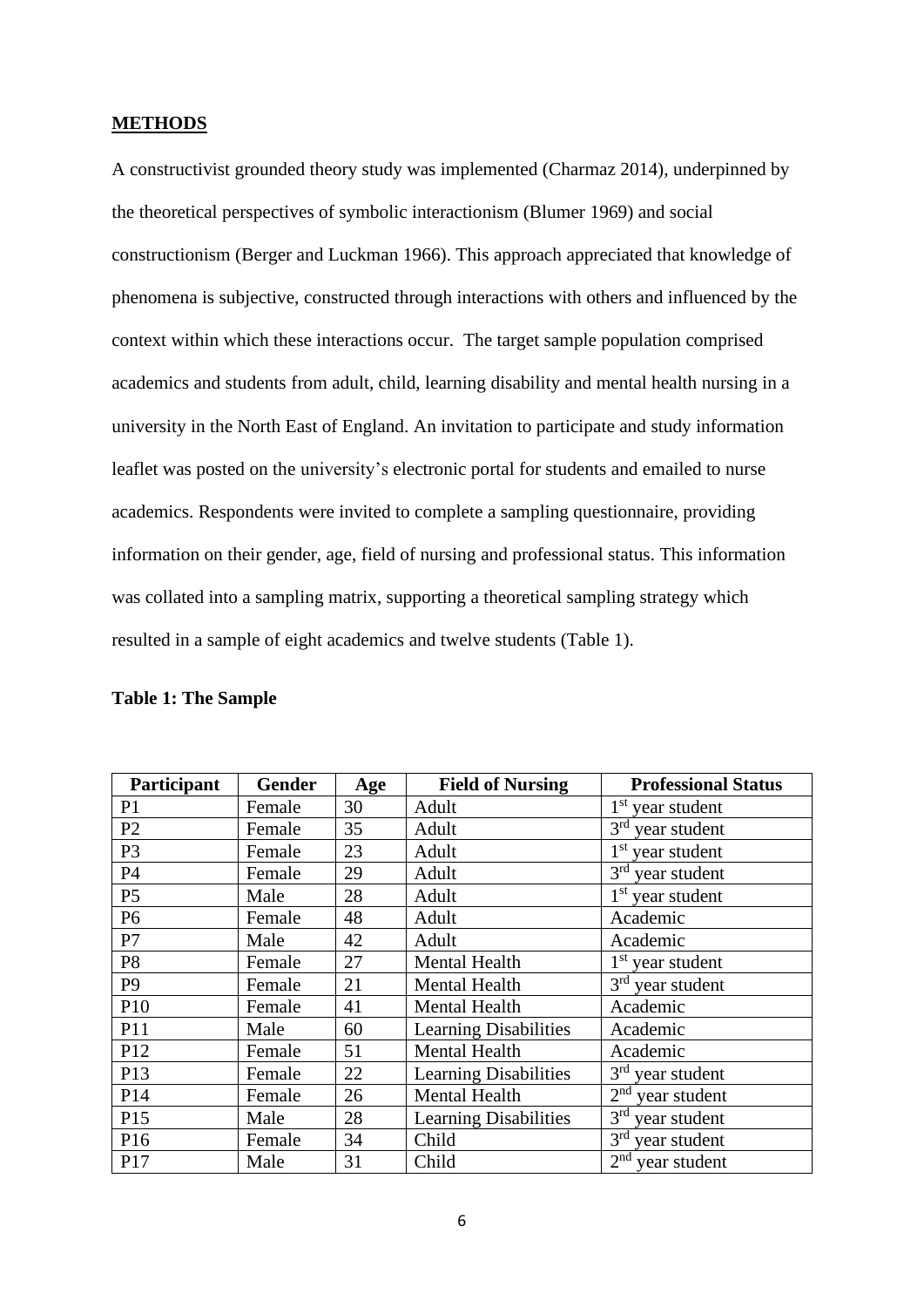| P <sub>18</sub> | Female | 50<br>ے ر | <b>Learning Disabilities</b> | Academic |
|-----------------|--------|-----------|------------------------------|----------|
| P <sub>19</sub> | Male   |           | Child                        | Academic |
| P <sub>20</sub> | Female | 36        | Child                        | Academic |

Semi-structured interviews were conducted during the period January to August 2018. Interviews were audio recorded and initiated with the primary open question "*can you tell me what compassion means to you, using examples from your professional nursing experience to illustrate this*?", with probing questions inviting elaboration on key points. Interview transcripts were analysed using grounded theory techniques comprising initial coding, focused coding, constant comparison, theoretical memos and diagrams (Charmaz 2014). Data collection and analysis occurred concurrently, until theoretical sufficiency was determined (Dey 1999).

#### **Ethics**

Approval was obtained from the faculty research ethics committee before the study commenced. Ethical principles to protect participants were implemented throughout, including ensuring confidentiality, anonymity, informed consent and the right to withdraw.

#### **FINDINGS**

#### **Character for Compassion**

Compassion was thought to be founded on intrinsic disposition, which participants perceived as a characteristic that was present at birth:

*'we all have our own personal traits, some people are born slightly more caring than others… with personality traits that make them more compassionate'* (P2)

Intrinsic disposition manifested in personal attributes for compassion, such as being kind, caring and empathetic: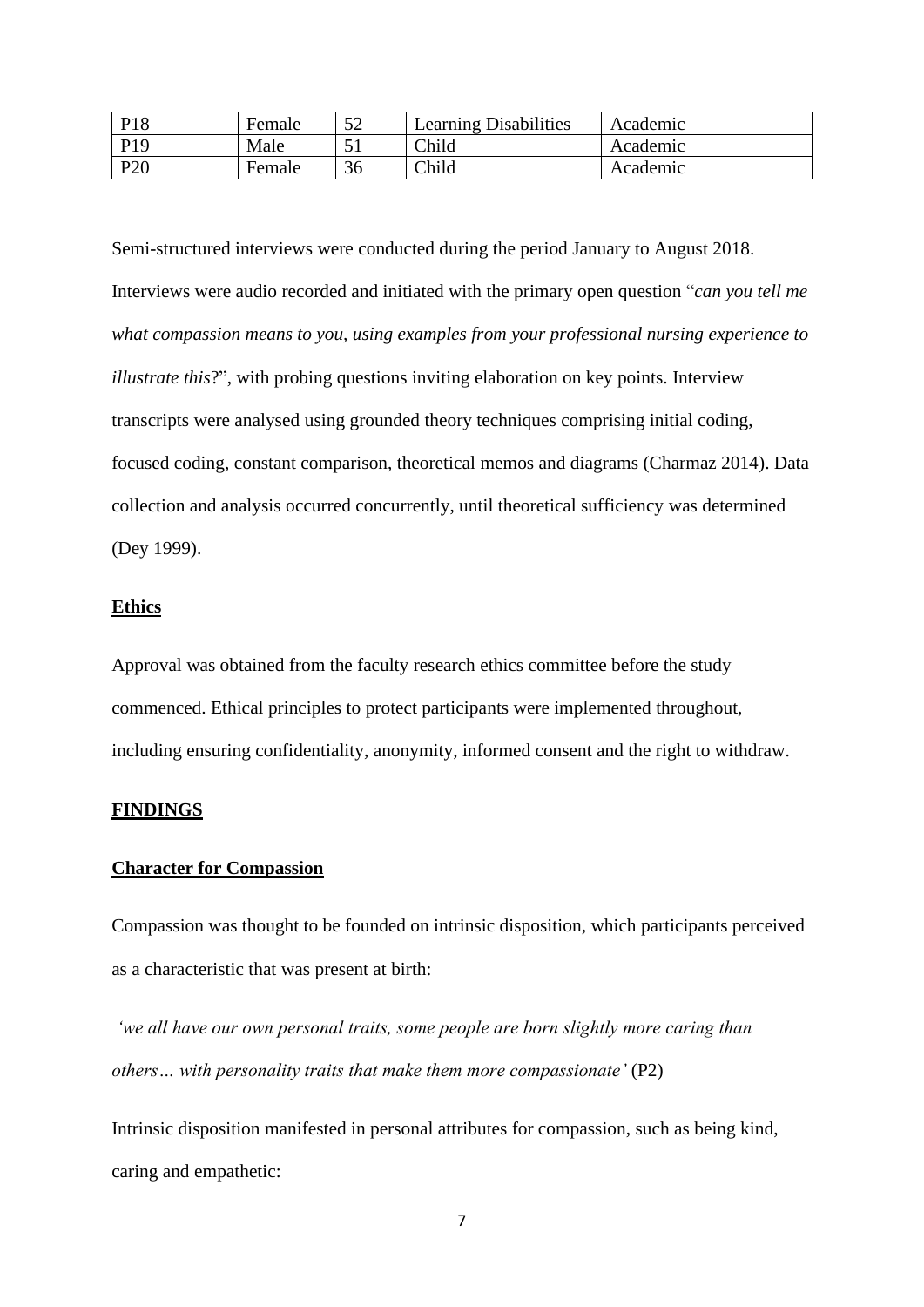*'compassion to me means being kind and caring, just being there for people when they are at their most vulnerable'* (P6)

Personal attributes were thought to influence professional interactions, supporting acknowledgement of the patient's perspective to position them at the centre of care:

*'professional attributes …being able to put yourself in the person's shoes, being the advocate and all of that under the umbrella of compassion'* (P18)

Motivation was essential to compassion, compelling nurses to seek out appropriate opportunities for compassionate care:

*'you have to put effort into compassion and that does take motivation'* (P15)

In particular, motivation to pursue a nursing career was important to support motivation for compassion:

*'when it's something that you are really passionate about…it's easier to deliver the best care'* (P9)

Participants suggested that when nurses failed to possess appropriate motivation, they should not be in nursing:

*'if the motivation isn't there, they shouldn't be in the profession'* (P14)

## **Competence for Compassion**

Socialisation in university and practice contexts was essential to develop competence for compassion. Education was an essential starting point, with nurse academics key to cultivating compassion: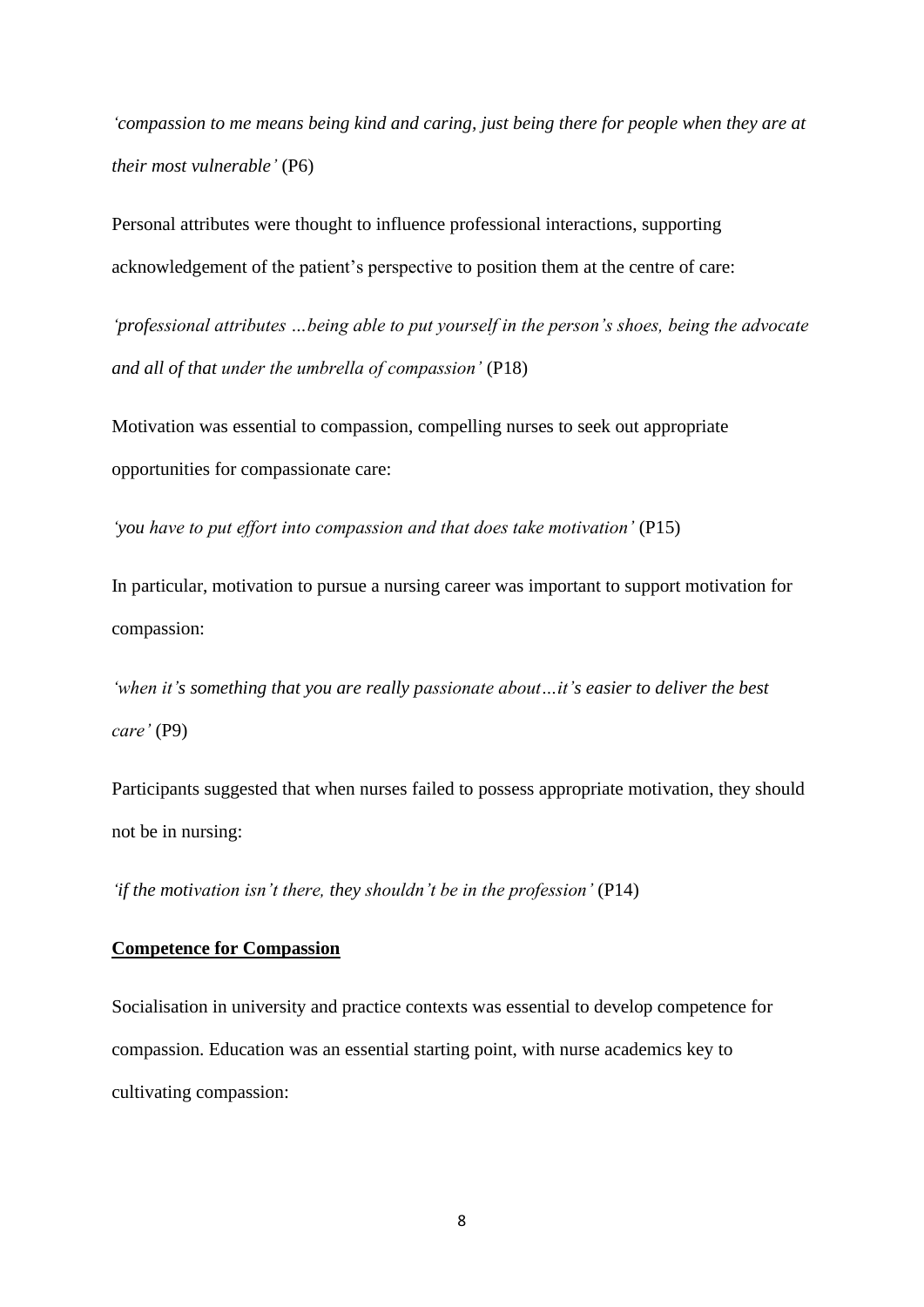*'education is key…compassion should be actually demonstrated in the classroom… so the people around you are…behaving compassionately to each other'* (P7)

However, there was reticence as to whether compassion could be taught, with participants asserting that a baseline character from which to nurture compassion further was essential:

*'it's not something that you can learn that well…I suppose you can develop on it but I think it has to be there in the first place before you start'* (P13)

Despite acknowledging the importance of university education, learning about compassion in practice was considered the most influential context:

*'it's like getting instructions on how to ride a bike, but the actual practice of actually doing it are two different things… that's were practice comes in, it's vital to see compassion there'* (P14)

Role modelling was essential, with participants perceiving that less experienced nurses could be negatively influenced when exposed to uncompassionate behaviours:

*'role modelling is important…they might have come into the ward fresh as a daisy being very compassionate, but then they are falling into that trap to fit in with nurse A, B and C and they just follow'* (P17)

#### **Culture for compassion**

The culture was significant to nurturing character and competence for compassion, with the ward manager crucial to promoting a shared vision for compassion:

*'the ward sister is very influential in creating a compassionate culture'* (P6)

Effective leadership was essential and specifically, leading by example was regarded as key to inspiring others: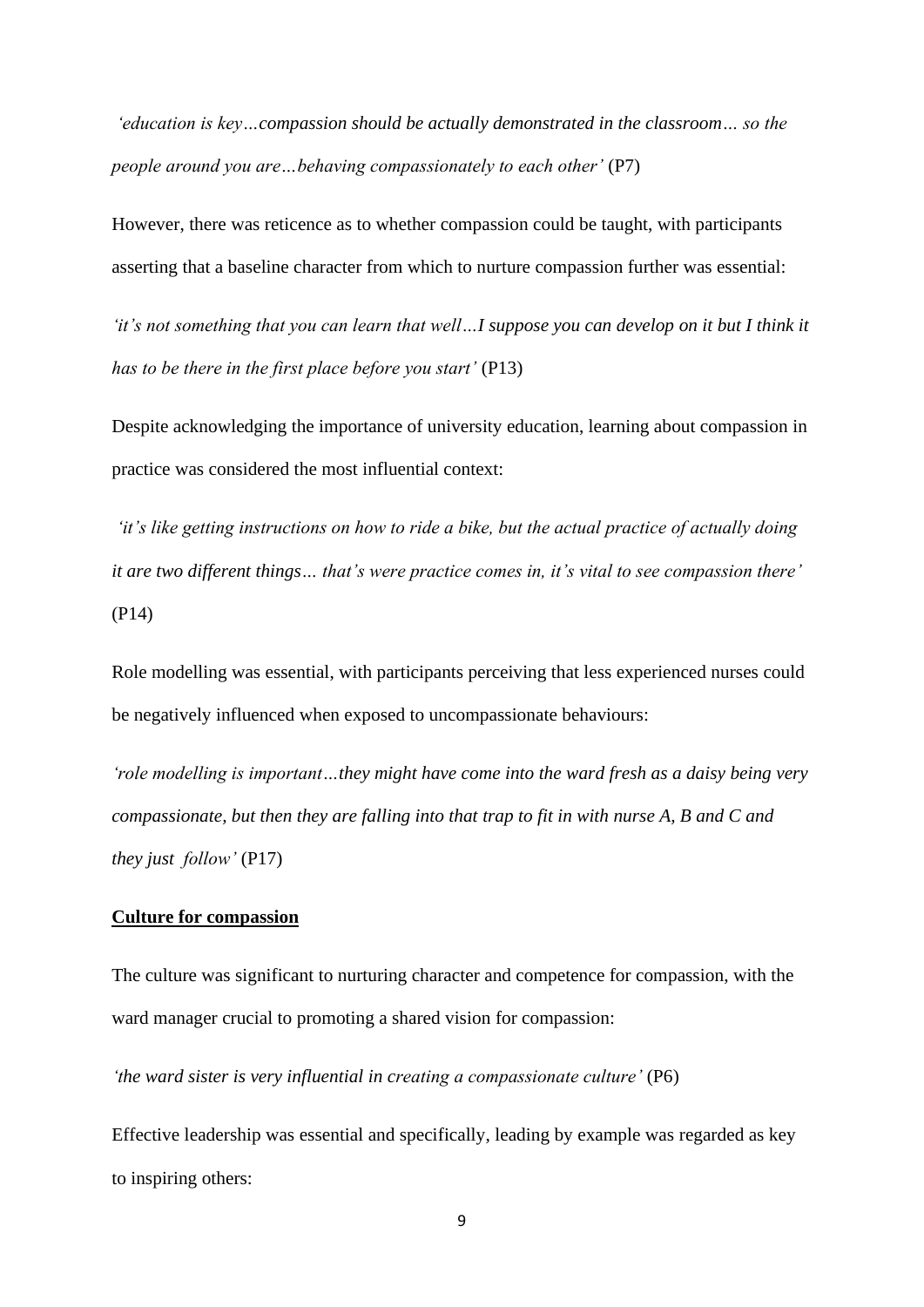*'it's just leading by example more than anything else… seeing it [compassion] in day to day practice'* (P2)

Staffing levels were critical, and in circumstances where staffing levels were low, compassion was thought to be inhibited due to a lack of time for nurses to engage with their patients:

*'running around doing 17 different jobs at once…you can't really be that compassionate if you can't spend time with the patient*' (P2)

However, despite the challenges of staffing levels, participants were clear that nurses should continue to seek opportunities for compassion:

*'staffing levels are always difficult…it is just trying in the moments that you have to sort of give that individual care when you can'* (P8)

The systems and processes of contemporary practice were identified as inhibitors to creating a culture for compassion. Participants highlighted that the multiple and complex roles and responsibilities of the nurse were factors influencing time to engage with patients:

*'when I am on the ward my mind is sort of racing and there is always something to do…discharge …managing of the teams and things, there is always something …having the time to sit with a patient it is quite limited…other aspects of it like the documentation and things like that so it is just trying to get everything done'* (P4)

Advanced clinical care interventions and technology were potential factors impacting time for compassion, with nurses perceived as often focusing solely on clinical tasks rather than engaging with patients: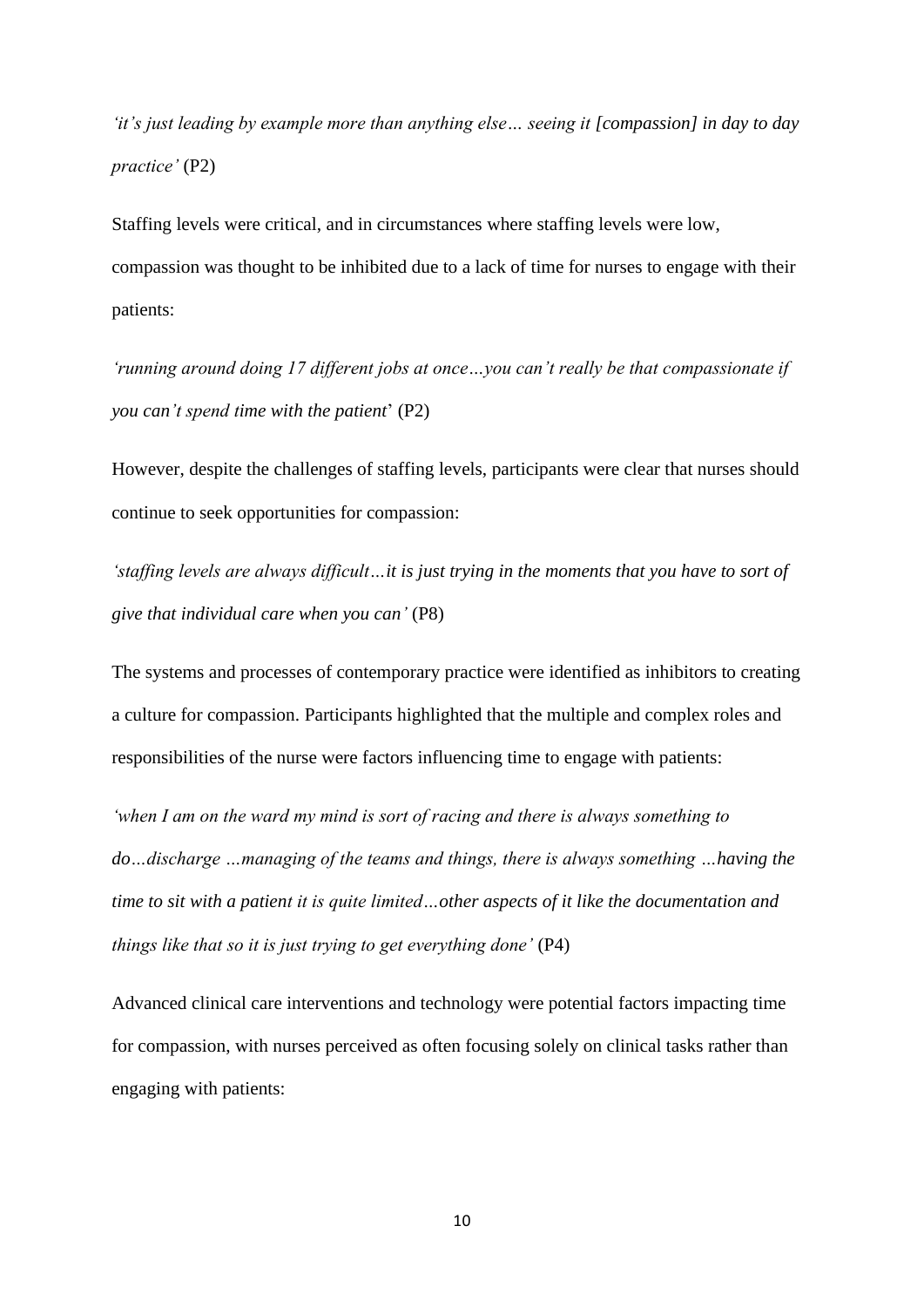*'the nurses didn't have time, they were too busy doing the meds or IV's or dialysis or wound dressings…they didn't have time to pay attention to the patients really'* (P3)

In many practice contexts, task focused systems and processes dominated the approach to care, leading to the potential for a lack of compassion:

*'it was just very task orientated, very regimented and if you didn't fit in this box…people were just disregarded'* (P2)

Participants sensed a lack of compassion in the organisational infrastructure of some care contexts, due to quality assurance mechanisms that solely focused on targets and clinical outcomes:

*'one of the barriers to compassion is that the organisations are not compassionate, they don't value staff or understand the difficulties they face….they're only interested in eliminating risk…the indicators might look great, outcome measures, audits, but the culture isn't compassionate'* (P12)

To support a culture for compassion, it was considered vital for organisations to implement appropriate supportive mechanisms for nurses:

*'investing in supporting mechanisms...so it doesn't get lost in the system'* (P6)

#### **Connections for compassion**

Establishing connections at a human level were core to compassion. This involved building relationships with patients, and facilitating actions to support approaches that positioned the person at the centre of care:

*'compassion comes from a connection with somebody else…it's all about relationships'* (P10)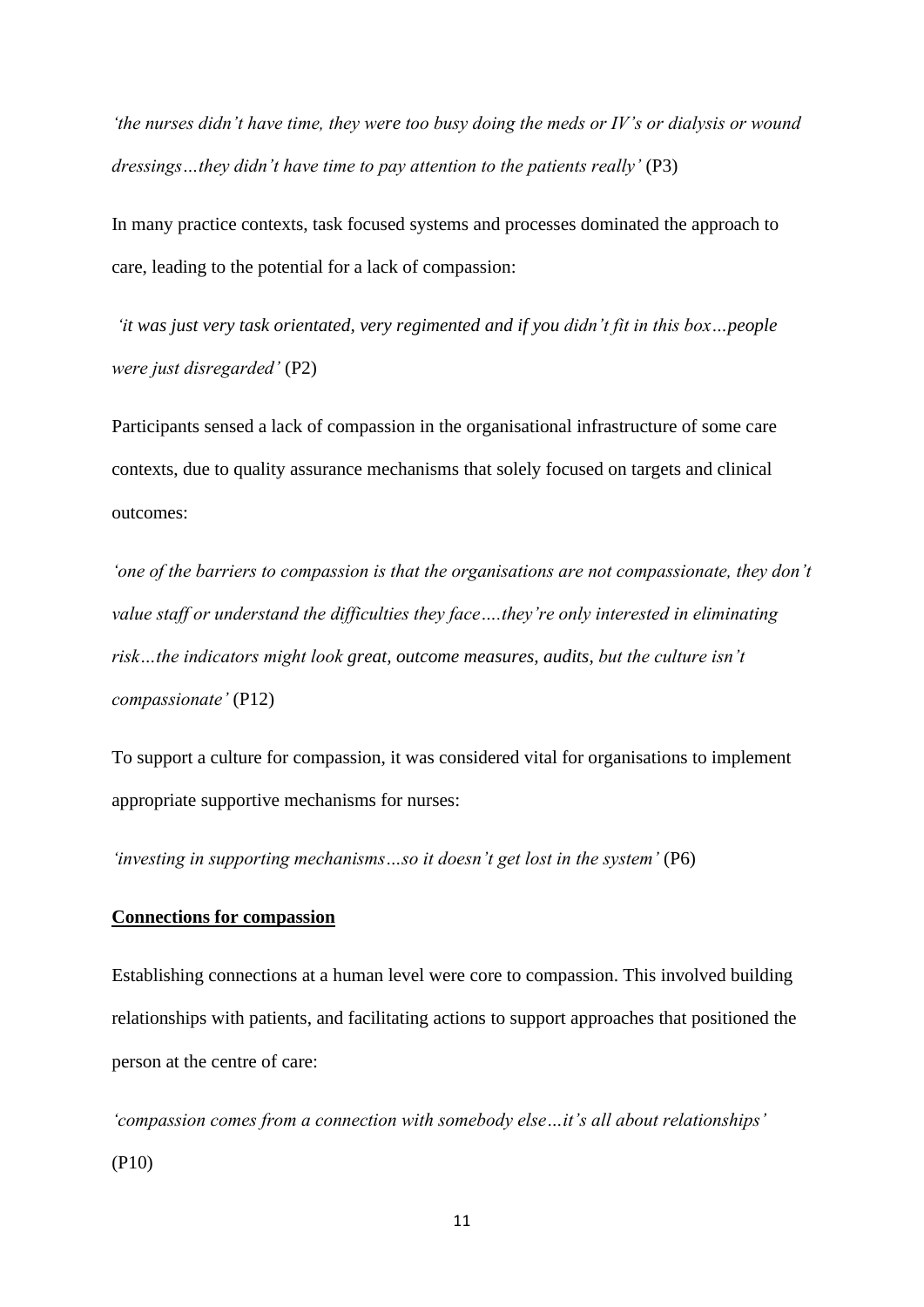Establishing relationships was thought to support nurses to engage more effectively with patients, subsequently facilitating opportunities for compassionate care:

*'it is just like human nature when you have got a therapeutic relationship with someone, it's easier to engage...close working delivers a lot of opportunities to show a lot of compassion'* (P9)

However, it was evident that establishing effective interpersonal relationships required nurses to invest something of themselves at an emotional level:

*'a connection between people… they [nurses] just give a little bit of themselves every time and they get truly invested'* (P2)

Emotional connections supported human connections, enabling nurses to engage in their patient's distress and enter their world to see the situation from their perspective:

*'compassion is about being human isn't it, it's that human connection….being able to engage in people's distress rather than keeping a distance…entering their world* (P12)

Compassion was noted to arise from the smallest acts of kindness, often perceived to have the most positive effect on the patient's experience:

*'doing what makes the patient feel cared for, even if it's something tiny, like having a chat…it makes such a difference'* (P1)

Ultimately, actions for compassionate care were seen to emerge when nurses recognised the humanity they shared with their patients:

*'for me it is just doing something that you should just do as a human being …not forgetting that they are human and I am human'* (P17)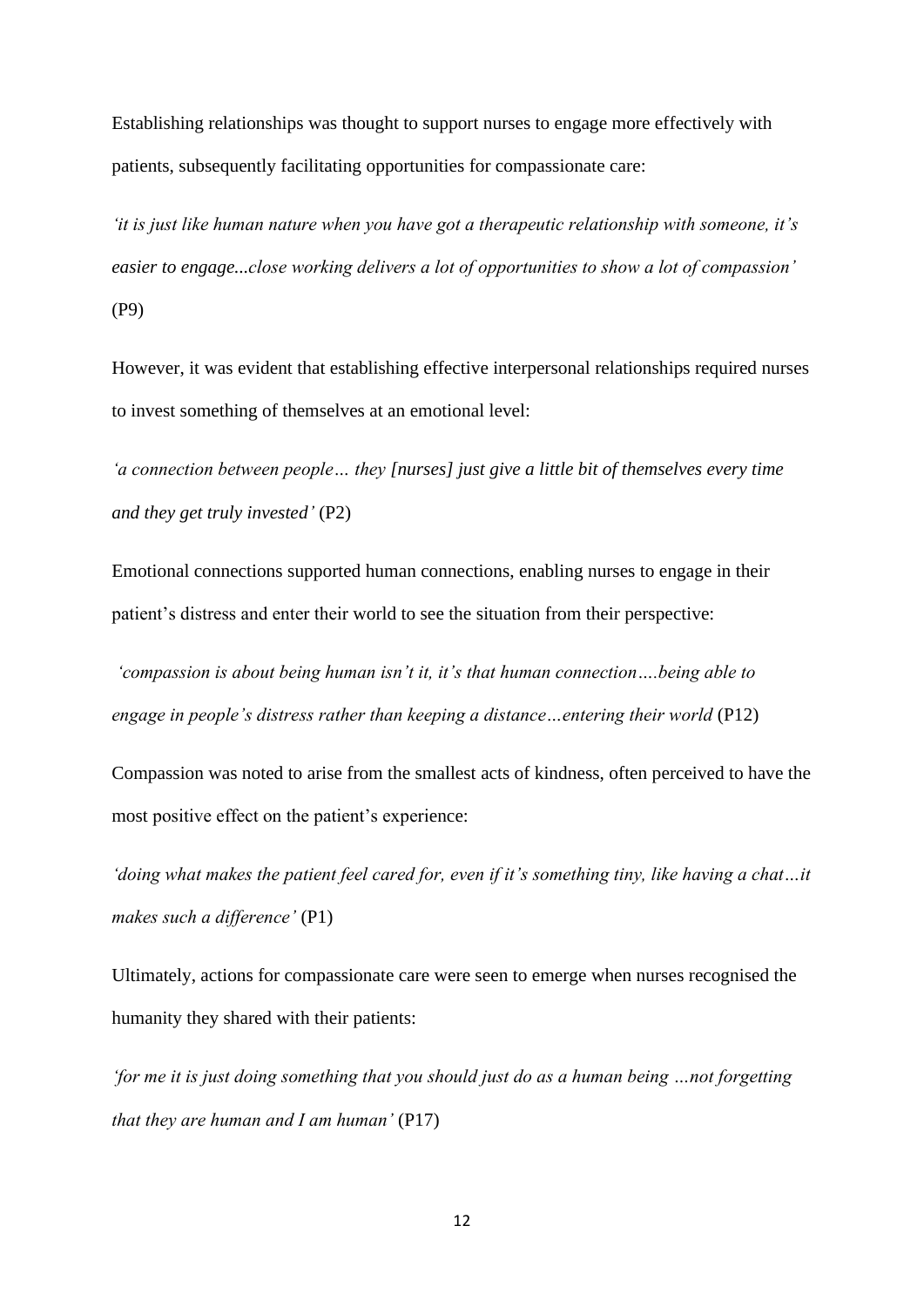#### **DISCUSSION**

The findings highlight that character for compassion is an essential pre-requisite for nurses. The notion that compassion is influenced by intrinsic personality factors has been suggested by others (Kneafsey et al 2015, Straughair, Clarke and Machin 2019), who also identify disposition and personal attributes to be of fundamental significance to compassion. In support of such controversial claims, evidence in the psychology arena asserts that although people are born with universal attributional traits, individual differences ensue due to their unique position on the continuum of human personality (McCrae 2011). The study findings support this assertion, suggesting that personality factors can influence compassion in nursing. Recruitment strategies should therefore be designed to support selection of the most appropriate candidates for nursing, who demonstrate affinity with a baseline character for compassion. This baseline character for compassion can provide a foundation from which to further develop competence for compassion, which the findings identify to be influenced by exposure to specific learning experiences in the social world.

Competence for compassion can be nurtured through socialisation experiences which are founded on compassion-focused education in the university context and role modelling in the practice context. Education can offer a pedagogical approach which promotes a philosophy for compassion, commensurate with emerging views from others who also suggest that education supports the cultivation of compassion in nursing (Curtis et al 2016). Designing nurse educational curricula that are underpinned by a philosophy for compassion is therefore essential to supporting compassion in nursing. This can be achieved by exposing student nurses to the evidence base underpinning compassion and providing opportunities to learn about compassion through the experiences of service users. However, whilst education has an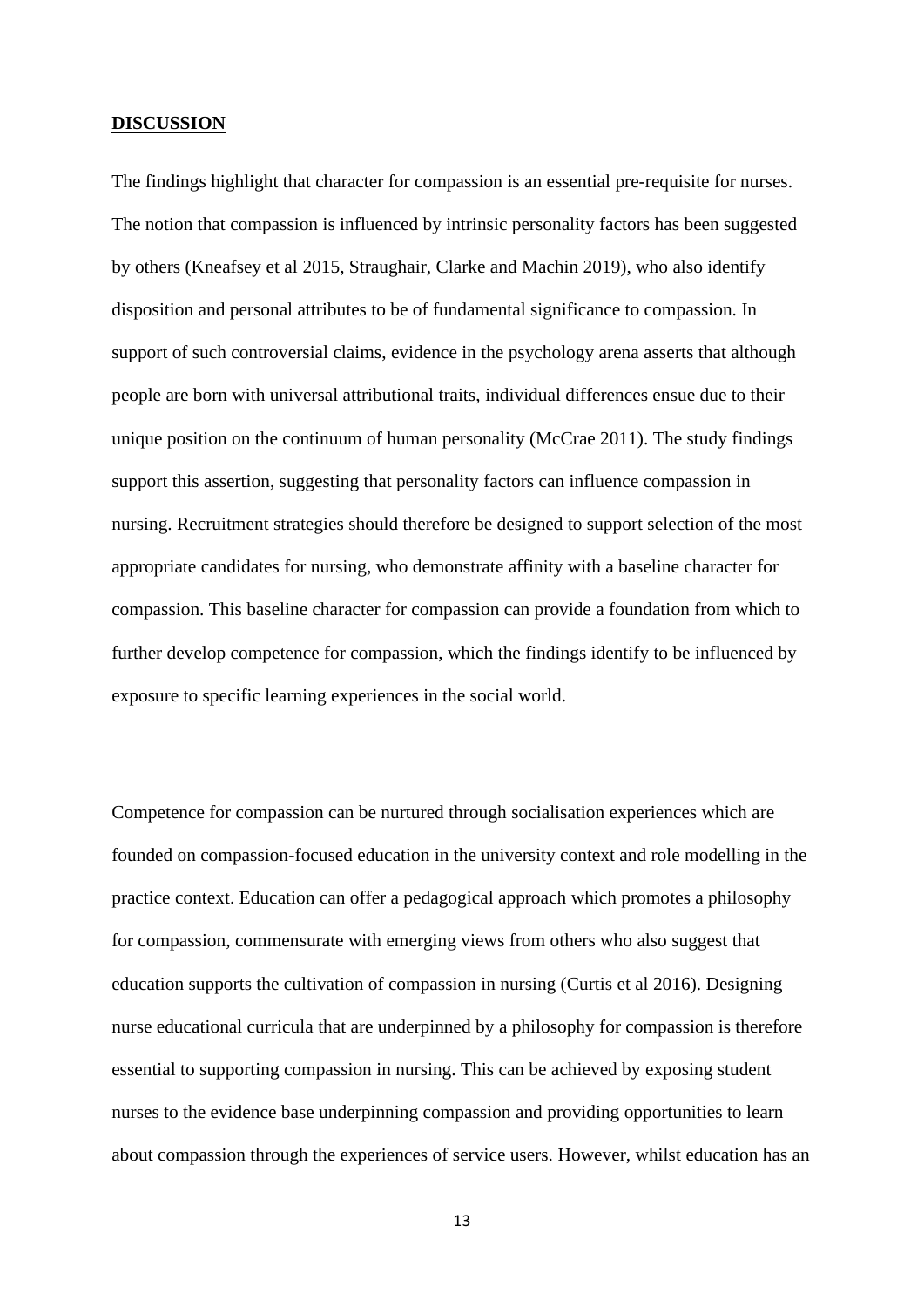important part to play, role modelling in the care context is also vital to nurture competence for compassion. Role modelling behaviours that encourage others to replicate actions for compassionate care are key to this, a claim supported by Straughair (2019). The findings therefore suggest that academics should work with clinical partners to ensure that role models are equipped with the knowledge, skills and character to demonstrate compassion in practice. This may involve supporting ongoing education in the post graduate period and undertaking educational audits to ensure that areas where students undertake clinical placement activity provide an appropriate environment that can effectively nurture compassion.

The findings suggest that a culture for compassion, comprising leadership, resources and the systems and processes of contemporary practice, is crucial. Participants highlighted the importance of care contexts in facilitating a culture within which compassion could flourish, a notion recently supported by West, Bailey and Williams (2020). Appropriate leadership is critical, particularly in terms of promoting a vision that supports replication of compassionate behaviours through shared team goals (Straughair 2019). Human resources and the systems and processes of contemporary practice are also significant influences. Commensurate with the findings of others (Ball et al 2013), low staffing levels and advancing roles were identified as potential factors to inhibit compassion. When poor staffing levels and skill mixes prevailed, there was potential for compassion to be inhibited, due to competing workload priorities. In these circumstances, the focus of care can become task orientated, with technical interventions superseding engagement with patients at a human level. Despite these influences, the findings highlight that it is essential for nurses to sustain compassion, through approaches to care which incorporate small acts of kindness and create effective moments for compassion; a notion proposed by others (Perry 2009, Reimer 2015). Indeed, even in the most complex and challenging conditions of contemporary practice, the findings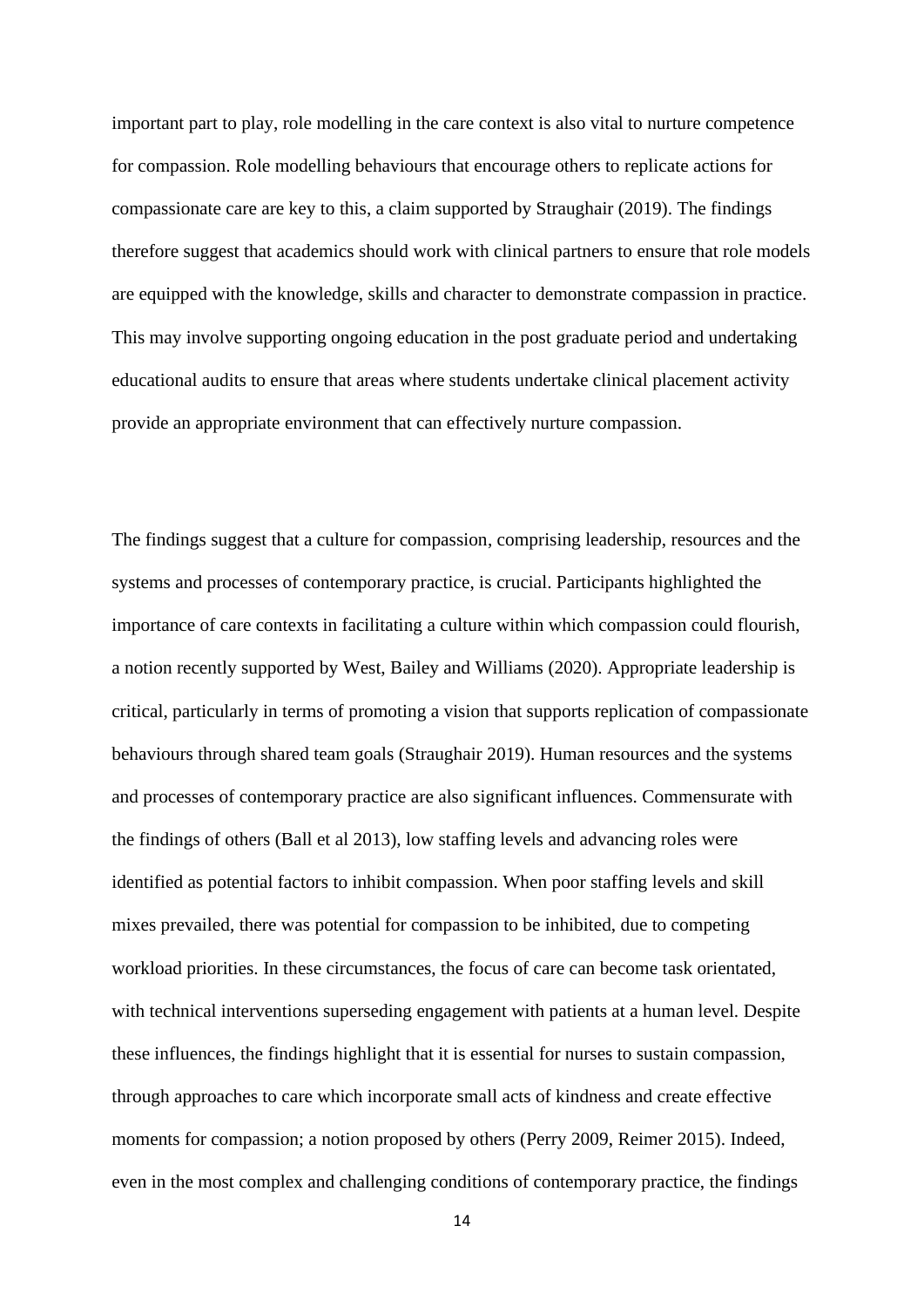identify that nurses should strive to place the patient at the centre of care. The findings therefore highlight several factors with potential to influence compassion in the practice context, and suggest that staffing levels, skill mixes and the systems and processes of contemporary practice require due consideration, particularly in terms of ensuring that they effectively support a culture for compassion.

In this study, compassion was primarily reliant on human connections. Connections for compassion were exemplified through interpersonal relationships, supporting the nurse to see the patient as human and promoting individualised compassionate care. Compassionate care often involved the simplest of caring actions, initiated as a result of the nurse's understanding of the person, ability to see things from their perspective and efforts to position the person at the centre of care. It was evident there was a co-dependency between character, competence, culture and connections for compassion, with each having the potential to influence the patient's experience of humanising care. Humanising care was of central significance to the findings and identified as the fundamental concept embodying compassion in nursing. In the simplest of terms, humanising care was underpinned by a philosophy that regarded the patient as a thinking, feeling person, positioned at the centre of care to assume an active role in the care experience. Fundamentally, humanising care is facilitated when nurses demonstrate character for compassion, are supported to develop competence for compassion, operate within a culture of compassion and are subsequently enabled to establish appropriate connections for compassion (Figure 1).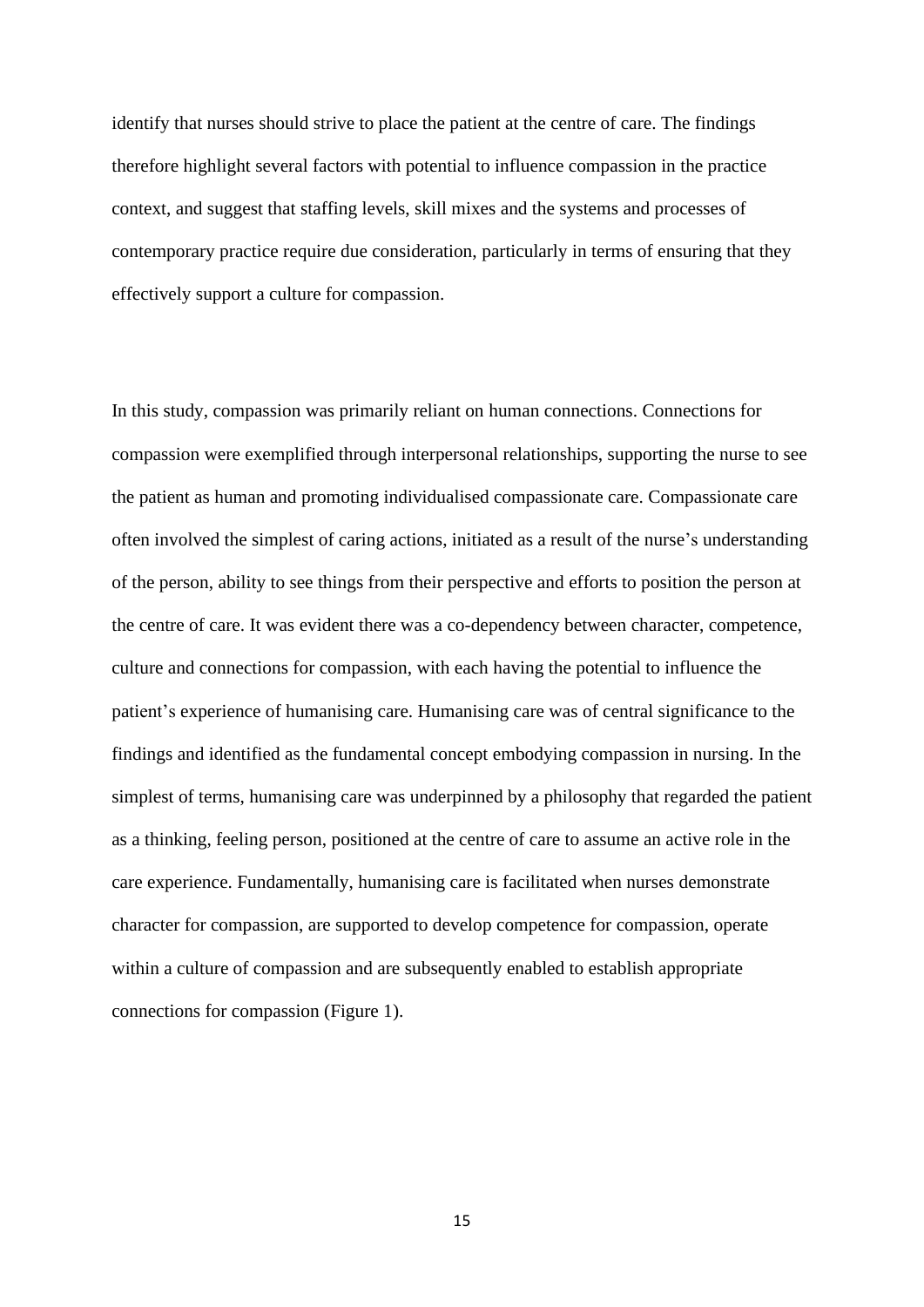**Figure 1: Humanising for compassionate care**



#### **LIMITATIONS**

The findings are a substantive representation of the perceptions of participants who were involved in the study. Although they cannot be generalised, they do offer transferability to other similar individuals and contexts.

#### **CONCLUSION**

Compassion is a complex concept that is influenced by biological, psychological and sociocontextual factors. These factors require due consideration to ensure that nurses are enabled to implement humanising care, the key concept that this study identifies to be at the core of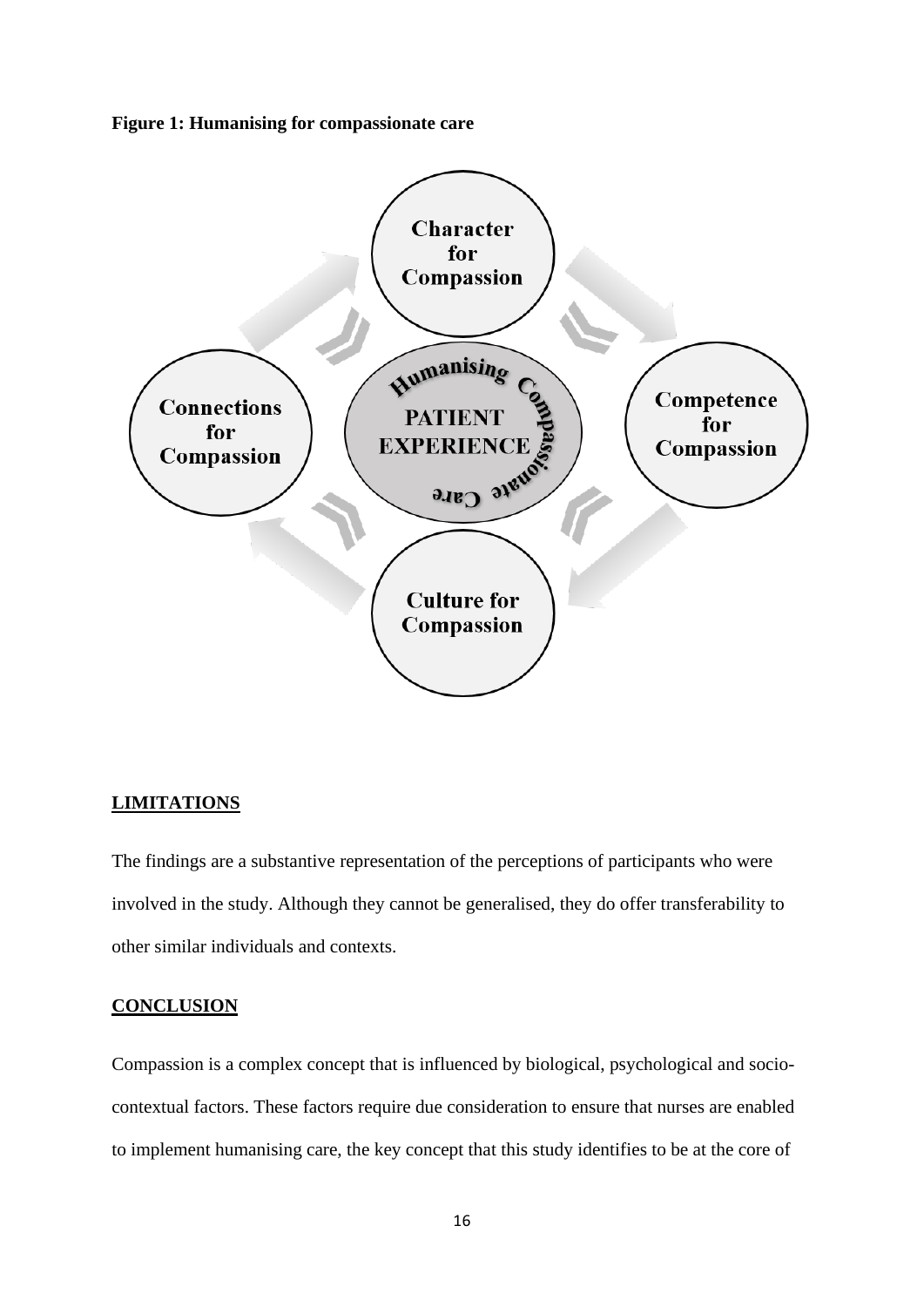compassion in nursing. Primarily, recruitment processes need to select candidates for nursing who demonstrate an appropriate character for compassion. This character requires nurturing through compassion focused education in the higher education setting and role modelling in the practice setting, supporting nurses to advance personal and professional competence for compassion further. The culture of the caring organisation is significant, with leadership, staffing resources and the systems and processes of practice requiring due consideration to create an environment within which compassion can effectively flourish. Ultimately, character, competence and culture can support connections for compassion; connections that are founded on human interactions and which provide opportunities for humanising care. The study offers further original insight into compassion, building on existing evidence to advance understanding and providing a foundation from which to further inform policy, practice, education and research. This is especially pertinent within the context of contemporary practice, whereby the Covid-19 pandemic has raised challenges to sustaining nursing practices which seek to ensure a humanising approach to patient care- identified in this study to be the fundamental embodiment of compassion in nursing.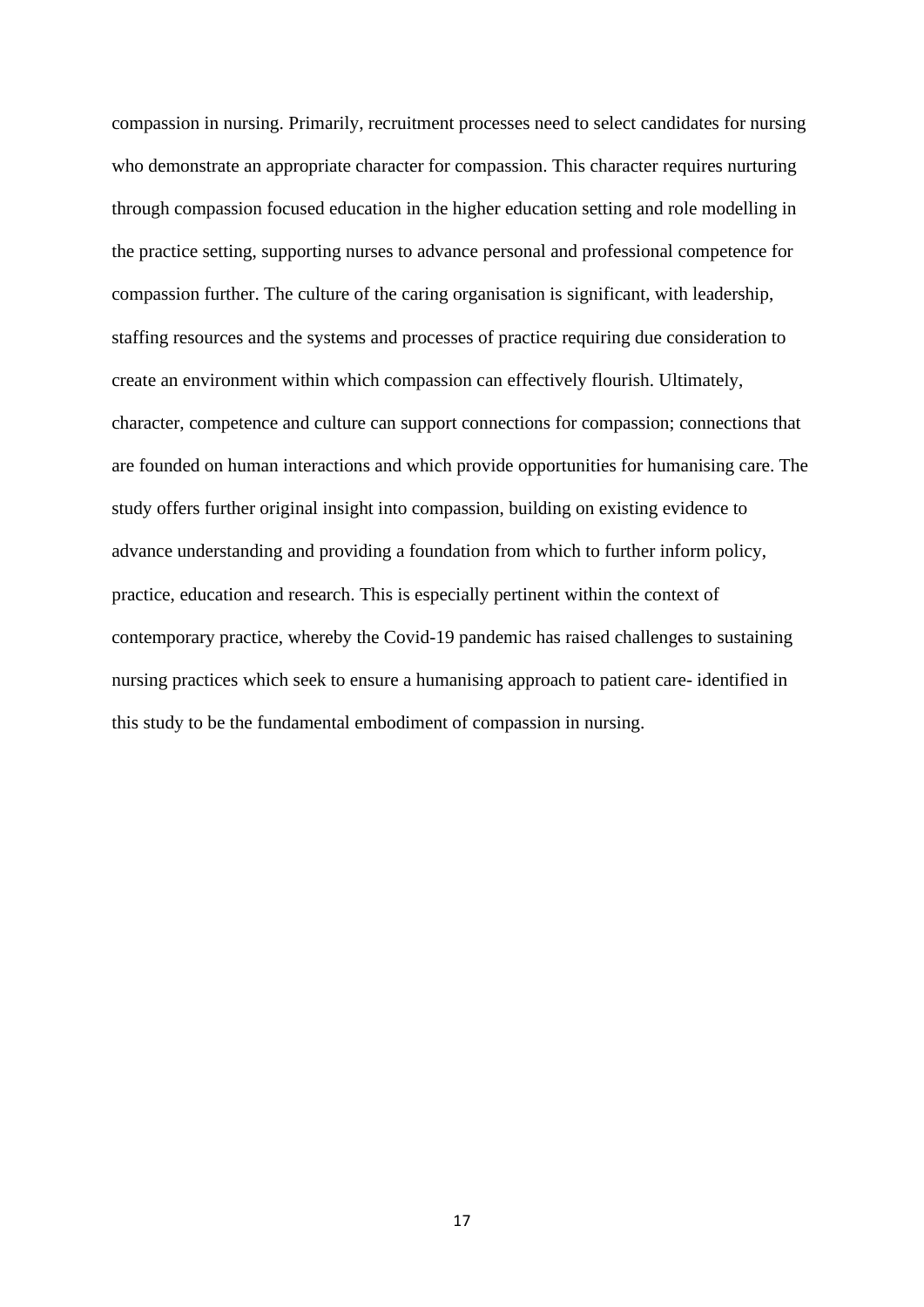# **REFERENCES**

Ball J, Pike G, Griffiths P et al (2013) Care Left Undone During Nursing Shifts: Associations with Workload and Perceived Quality of Care. BMJ Quality and Safety [online]. <http://qualitysafety.bmj.com/content/early/2013/07/08/bmjqs-2012-001767.full> (Last accessed: 18/1/21)

Berger P, Luckman T (1966) The Social Construction of Reality*.* Middlesex: Penguin Books Ltd.

Blumer H (1969) Symbolic Interactionism: Perspective and Method*.* California: University of California Press.

Bramley L, Matiti M (2014) How does it feel to be in my shoes? Patients Experiences of Compassion Within Nursing Care and Their Perceptions of Developing Compassionate Nurses. Journal of Clinical Nursing, 23, 2790-2799.

Charmaz K (2014) Constructing Grounded Theory (2nd ed). Los Angeles: SAGE Publications Ltd.

Curtis K, Horton K, Smith P (2012) Student Nurse Socialisation in Compassionate Practice: A Grounded Theory Study. Nurse Education Today, 32, 790-795.

Davison N, Williams, K. (2009) Compassion in Nursing 1: Defining, Identifying and Measuring this Essential Quality. Nursing Times, 105, 36, 16-17.

Day H (2015) The Meaning of Compassion. British Journal of Nursing, 24, 6, 342-343.

Dewar B, Pullin S, Tocheris R (2011) Valuing Compassion Through Definition and Measurement. Nursing Management, 17, 9, 32-37.

Dey I (1999) Grounding Grounded Theory. San Diego: Academic Press.

Durkin M, Gurbett R, Carson J (2018) Qualities, teaching and measurement of compassion: a systematic review. Nurse Education Today, 63, 50-58.

Hewison A, Sawbridge Y (Eds) (2016) Compassion in Nursing. Theory, Evidence and Practice. London: Palgrave.

Kneafsey R, Brown S, Sein K et al (2016) A Qualitative Study of Key Stakeholder Perspectives on Compassion in Healthcare and the Development of a Framework for Compassionate Interpersonal Relations. Journal of Clinical Nursing, 25, 70-79.

Kret D (2011) The Qualities of a Compassionate Nurse According to the Perceptions of Medical-Surgical Patients. MedSurg Nursing, 20, 1, 29-36.

Lown B, Rosen J, Marttila J (2011) An Agenda for Improving Compassionate Care: A Survey Shows About Half of Patients Say Such Care is Missing. Health Affairs, 30, 1772- 1778.

McCrae R (2011) Personality Theories for the 21st Century. Teaching of Psychology, 38, 3, 209-214.